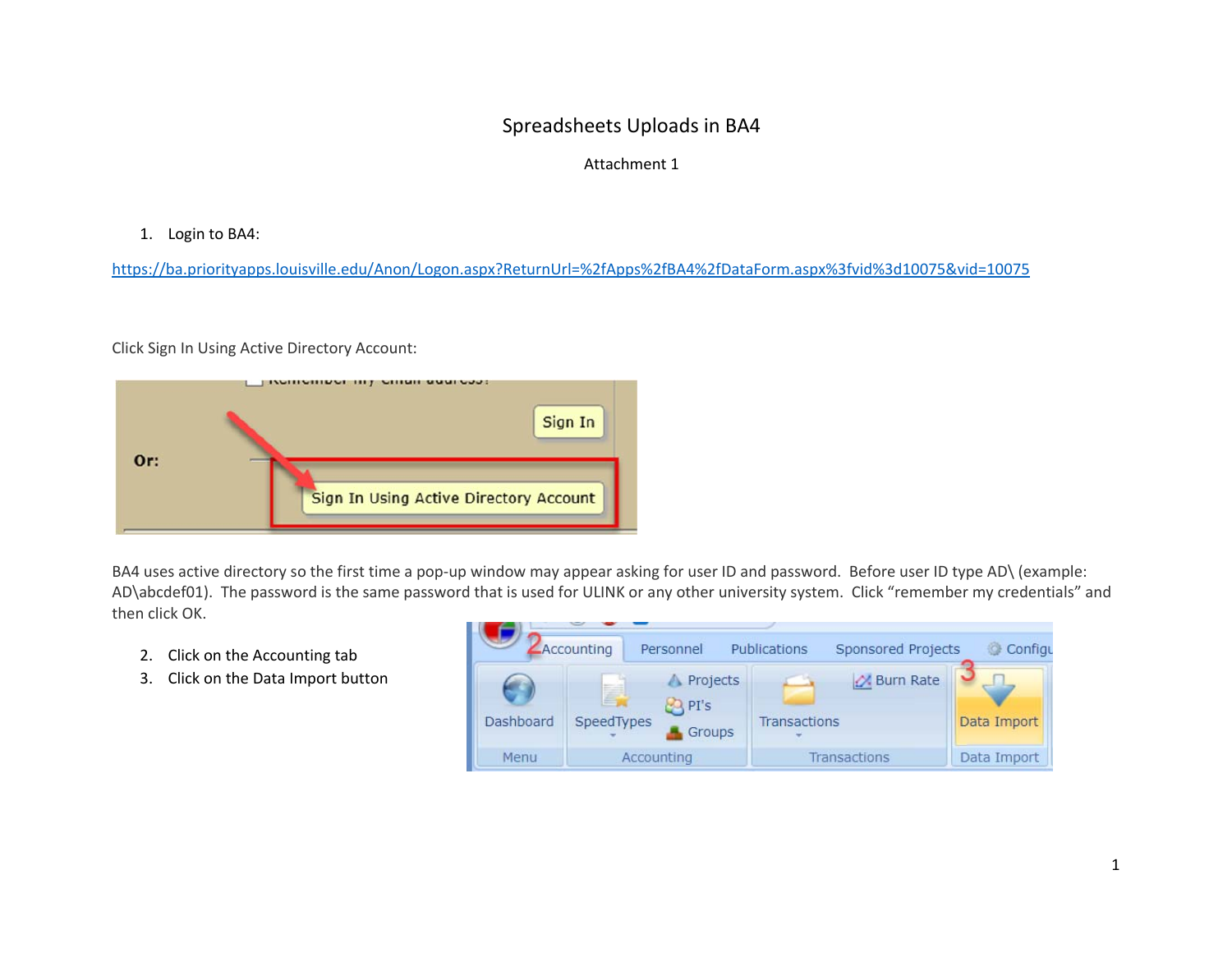4. From the Actions menu on the right hand side click on Download Import Library:



5. Along the bottom of the page the BA Library\_UOL will open click it to open it:

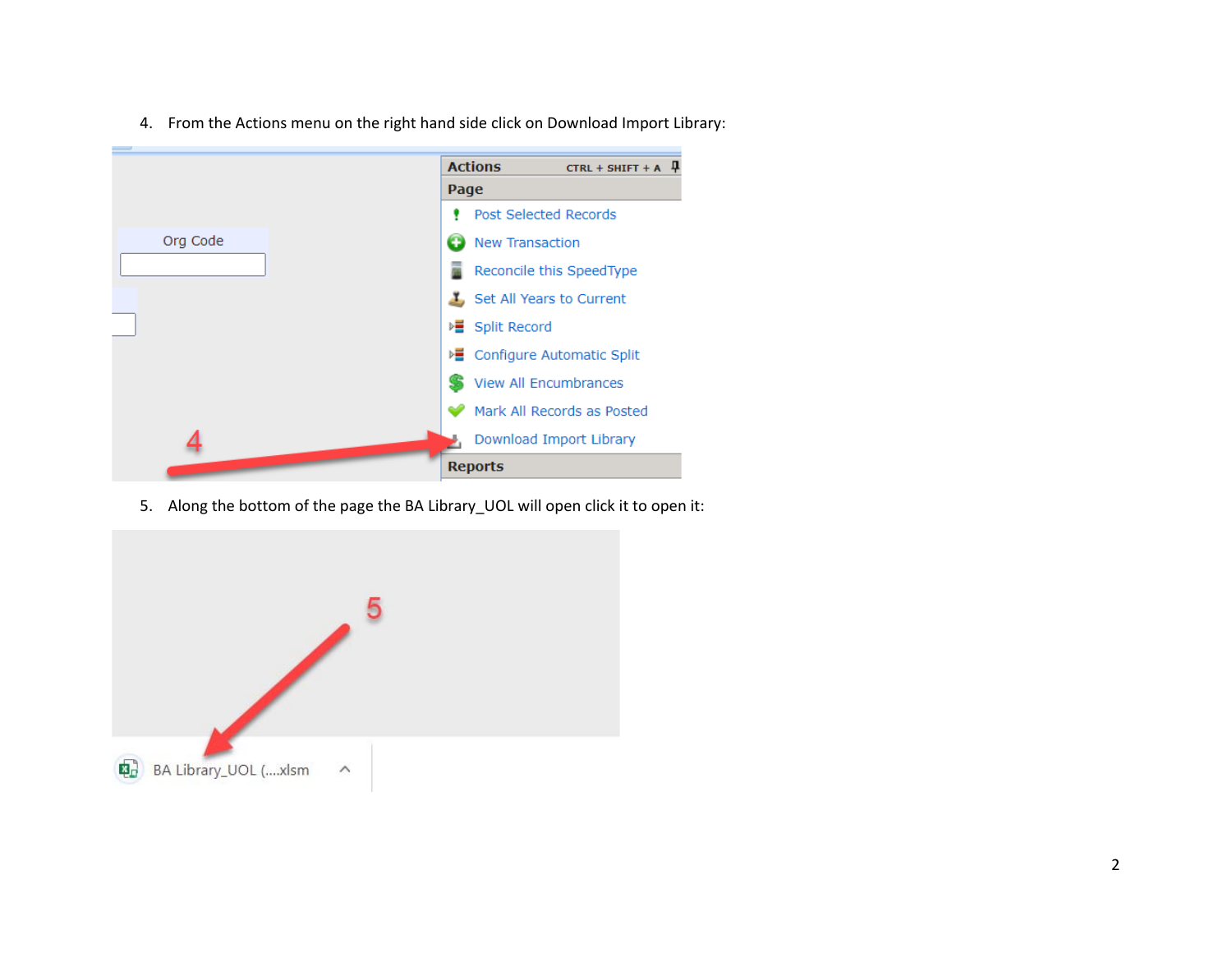## 6. Click Enable Content



7. Go to the Trx tab. The first line is an example filled in by default. This can be deleted or left depending on the user's preference:

| 32              |                             |       |        |            |                        |                |                                                                                                                                                      |      |        |         |   |                   |  |
|-----------------|-----------------------------|-------|--------|------------|------------------------|----------------|------------------------------------------------------------------------------------------------------------------------------------------------------|------|--------|---------|---|-------------------|--|
| 33<br>34        |                             |       |        |            |                        |                |                                                                                                                                                      |      |        |         |   |                   |  |
|                 |                             |       |        |            |                        |                |                                                                                                                                                      |      |        |         |   |                   |  |
| 35              |                             |       |        |            |                        |                |                                                                                                                                                      |      |        |         |   |                   |  |
| $\frac{36}{37}$ |                             |       |        |            |                        |                |                                                                                                                                                      |      |        |         |   |                   |  |
|                 |                             |       |        |            |                        |                |                                                                                                                                                      |      |        |         |   |                   |  |
|                 |                             | Notes | PayDoc | <b>DIW</b> | Settings<br><b>Trx</b> | $^{\circledR}$ |                                                                                                                                                      |      |        |         |   |                   |  |
|                 | $\mathsf{A}$                | B     | C.     | D          | Ε                      | F.             | G                                                                                                                                                    | H.   |        | K.      | M | N.                |  |
|                 |                             |       |        |            |                        |                | TrxTypeName TrxRef TrxDate VendorCode PONumber Description AccountNumber AccountYear ProjectCode ObjectCode Amount ExpRef TrxFormCode Upload Results |      |        |         |   |                   |  |
| 2               | Encumbrance P1234A 1-1-2016 |       |        |            |                        | Lunch          | Test                                                                                                                                                 | 2016 | 559000 | \$10.48 |   | Upload Successful |  |
| 3               |                             |       |        |            |                        |                |                                                                                                                                                      |      |        |         |   |                   |  |
| 4               |                             |       |        |            |                        |                |                                                                                                                                                      |      |        |         |   |                   |  |
| 5               |                             |       |        |            |                        |                |                                                                                                                                                      |      |        |         |   |                   |  |
| $\overline{6}$  |                             |       |        |            |                        |                |                                                                                                                                                      |      |        |         |   |                   |  |
| $\overline{7}$  |                             | exa   |        |            |                        |                |                                                                                                                                                      |      |        |         |   |                   |  |
| 8               |                             |       |        |            |                        |                |                                                                                                                                                      |      |        |         |   |                   |  |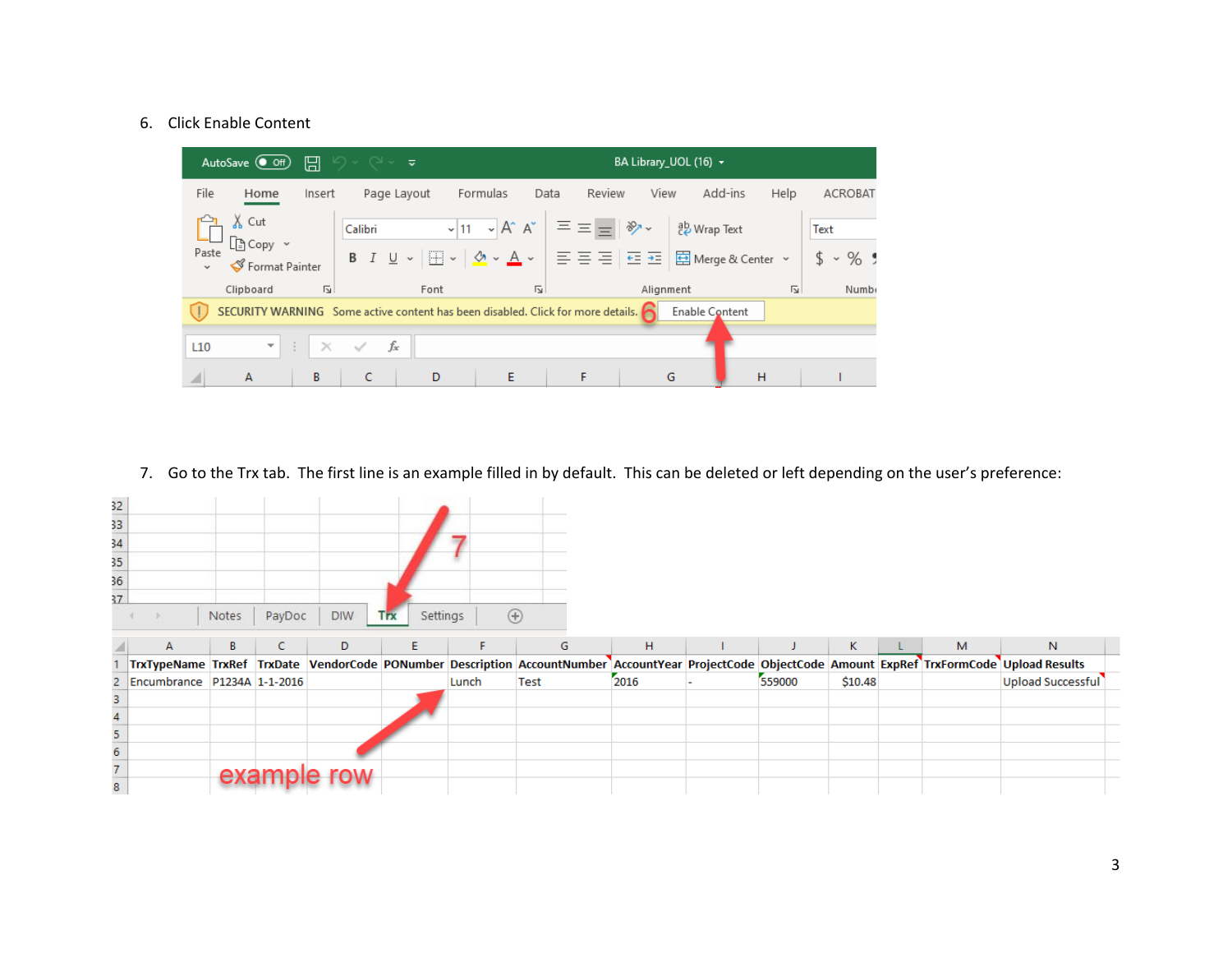- 8. Fields should contain the below information:
	- a. TrxTypeName Encumbrance
	- b. TrxRef Reference number end‐user wants assigned to the encumbrance i.e. requisition number for PO, recurring encumbrance reference number
	- c. TrxDate Date encumbrance should start
	- d. VendorCode 10‐digit PeopleSoft vendor number (leave blank for non‐external payments)
	- e. PO Number PO number (when applicable)
	- f. Description Information about the encumbrance that will appear on the financial statement
	- g. Account Number Speedtype
	- h. Account Year 2021 unless the encumbrance is on a sponsored program. With sponsored programs the current year should be checking on Speedtype Information.
	- i. ProjectCode Project that encumbrance should be charged to
	- j. ObjectCode‐ Account code
	- k. Amount Dollar amount
	- l. ExpRef Leave Blank
	- m. TrxFormCode Leave blank unless this encumbrance is a "global" encumbrance and then it should say AUTOBLANKET
	- n. Upload Results Automatically populates once upload is done. If any lines do not upload they should be investigated and another upload should be done to make sure the encumbrance posts in BA. This is done by removing the Comments on that row that indicate it wat not uploaded and hitting the upload button again.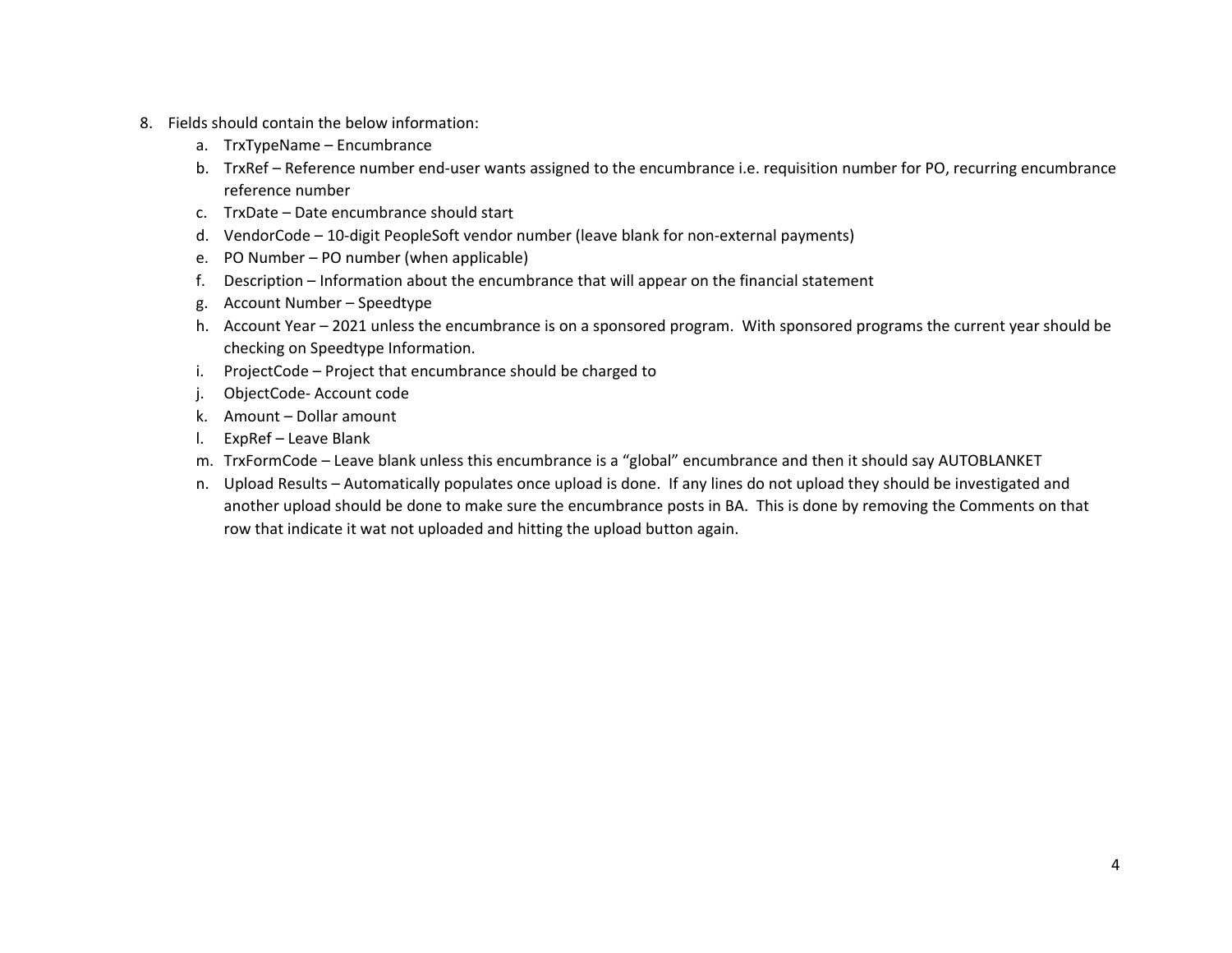9. Prior to uploading make sure go to the Settings tab and on the Trusted line input "True":

|    | File<br>Home                                                   | Insert<br>Page Layout                 | <b>Formulas</b>                            | Data           | Review                    | View             | <b>Developer</b>                                               | Add-ins                            | Help                                          | Team   | o              |  |
|----|----------------------------------------------------------------|---------------------------------------|--------------------------------------------|----------------|---------------------------|------------------|----------------------------------------------------------------|------------------------------------|-----------------------------------------------|--------|----------------|--|
|    | X Cut                                                          | Calibri                               | $-$ A <sup>*</sup> A <sup>*</sup><br>$-11$ |                | $\mathbb{H}$ $\mathbb{H}$ | $\frac{30}{2}$ . | <sup>ab</sup> Wrap Text                                        |                                    | General                                       |        | $\blacksquare$ |  |
|    | En Copy +<br>Paste<br><sup>*</sup> Format Painter<br>Clipboard | 1<br>B<br>$\overline{\alpha}$<br>Font | $U - \Box - \bigcirc - \underline{A}$      | $\overline{c}$ | 百百三 强强                    | Alignment        | Merge & Center +                                               | $\overline{u}$                     | \$<br>%<br>$\overline{\phantom{a}}$<br>Number | $\,$ , | $-3.22$<br>应   |  |
| L6 |                                                                |                                       | ٠                                          | ×              | Ŀ                         |                  |                                                                |                                    |                                               |        |                |  |
|    | А                                                              |                                       | B                                          |                | C                         |                  | D<br>E                                                         | $\langle \hat{\mathbf{F}} \rangle$ | G                                             |        | H              |  |
|    | Server                                                         | ba.priorityapps.louisville.edu        |                                            |                |                           |                  |                                                                |                                    |                                               |        |                |  |
|    | Database                                                       | BA3L                                  |                                            |                |                           |                  |                                                                |                                    |                                               |        |                |  |
| з  | Trusted                                                        | <b>TRUE</b>                           |                                            |                |                           |                  | <- Change to FALSE if you are not logged onto Active Directory |                                    |                                               |        |                |  |
|    | <b>ADO</b>                                                     | <b>TRUE</b>                           |                                            |                |                           |                  |                                                                |                                    |                                               |        |                |  |
| 5  | Account/Email                                                  |                                       |                                            |                |                           |                  |                                                                |                                    |                                               |        |                |  |
| б  | WebURL                                                         | http://localhost:60u.                 |                                            |                |                           |                  | http://ba.priorityapps.louisville.edu                          |                                    |                                               |        |                |  |
|    | DefaultAreaCode                                                | *DEFAULT*                             |                                            |                |                           |                  |                                                                |                                    |                                               |        |                |  |
| 8  | DefaultFacilityCode                                            |                                       |                                            |                |                           |                  |                                                                |                                    |                                               |        |                |  |
| 9  | EditionCode                                                    | UOL                                   |                                            |                |                           |                  |                                                                |                                    |                                               |        |                |  |
| 10 |                                                                |                                       |                                            |                |                           |                  |                                                                |                                    |                                               |        |                |  |

10. Click on the Add‐ins tab: